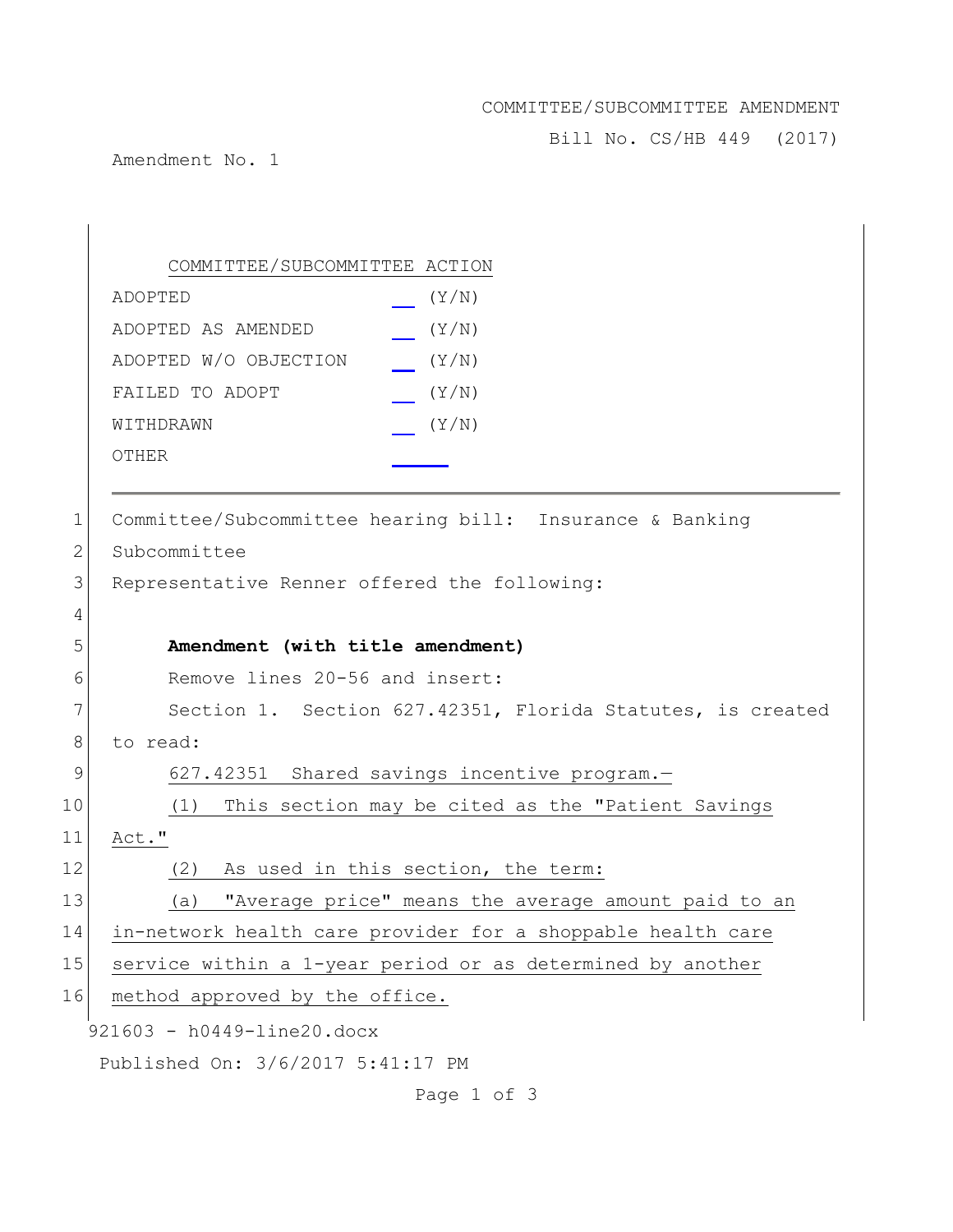## COMMITTEE/SUBCOMMITTEE AMENDMENT

Bill No. CS/HB 449 (2017)

Amendment No. 1

| 17 | (b) "Contracted amount" means the amount agreed to be paid       |
|----|------------------------------------------------------------------|
| 18 | by the health insurer pursuant to a policy, contract, or         |
| 19 | certificate of insurance to a health care provider for shoppable |
| 20 | health care services covered by the policy, contract, or         |
| 21 | certificate of insurance, including any facility fees charged by |
| 22 | the provider.                                                    |
| 23 | (c) "Health care provider" means a hospital, ambulatory          |
| 24 | surgical center, and other medical facility licensed under       |
| 25 | chapter 395; a home health agency licensed under chapter 400; a  |
| 26 | physician licensed under chapter 458; a physician assistant      |
| 27 | licensed under chapter 458 or chapter 459; an osteopathic        |
| 28 | physician licensed under chapter 459; a chiropractic physician   |
| 29 | licensed under chapter 460; a podiatric physician licensed under |
| 30 | chapter 461; a naturopath licensed under chapter 462; a dentist  |
| 31 | licensed under chapter 466; nurses licensed under part I of      |
| 32 | chapter 464; a midwife licensed under chapter 467; an            |
| 33 | occupational therapist licensed under chapter 468; radiological  |
| 34 | personnel certified under chapter 468; a clinical laboratory     |
| 35 | licensed under chapter 483; a physical therapist and a physical  |
| 36 | therapist assistant licensed under chapter 486; a blood bank,    |
| 37 | plasma center, industrial clinic, and renal dialysis facility;   |
| 38 | or a professional association, partnership, corporation, joint   |
| 39 | venture, or other association for professional activity by       |
| 40 | health care providers.                                           |
| 41 | "Health insurer" means an authorized insurer offering<br>(d)     |
|    | 921603 - h0449-line20.docx                                       |

Published On: 3/6/2017 5:41:17 PM

Page 2 of 3